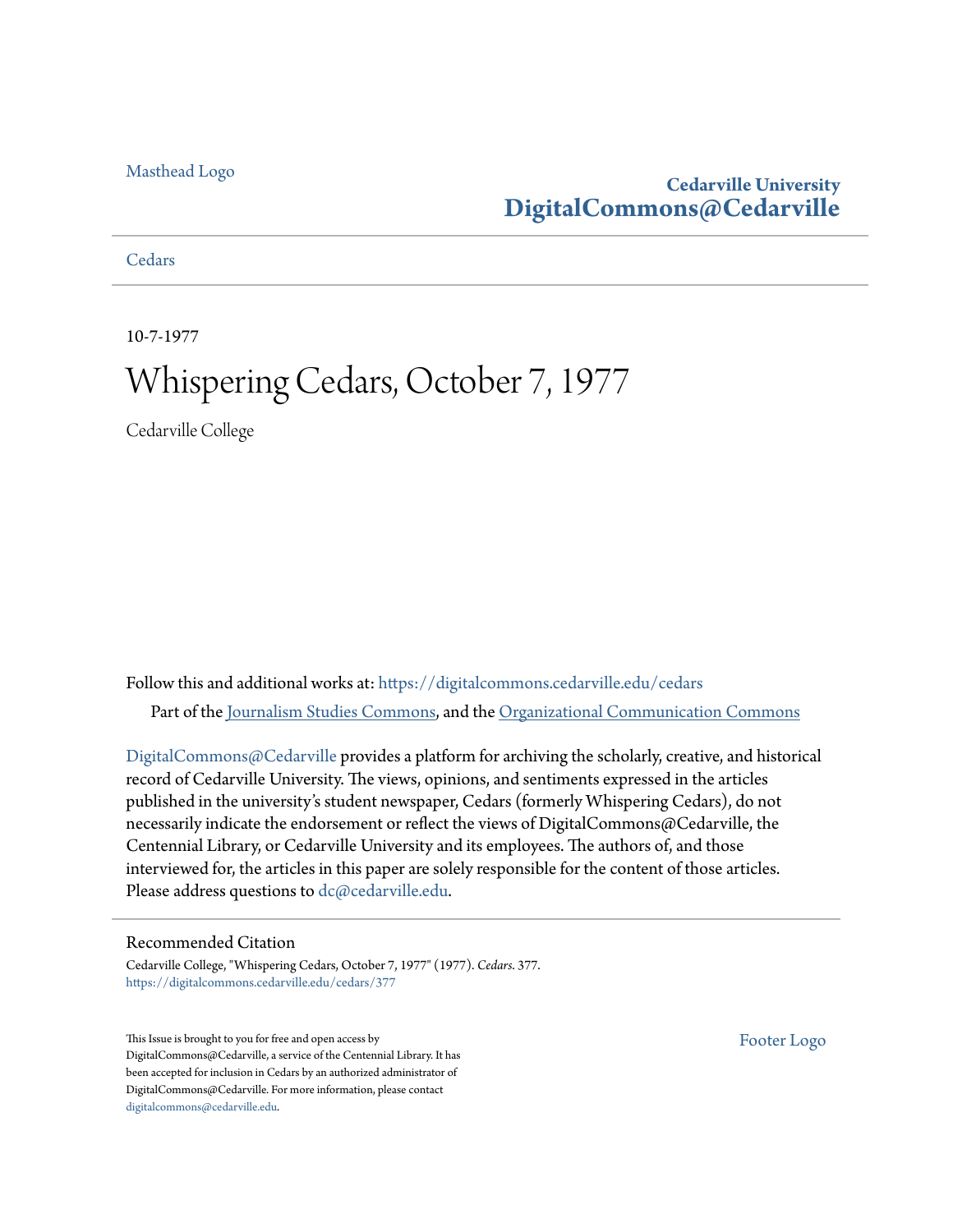



Kent Amstutz hopes to expand the ministry of the college yearbook.

**Vol.** 46, No. I Cedarville, Ohio

Oct. 7,

## $\bullet$   $\bullet$   $\bullet$   $\bullet$   $\bullet$   $\bullet$   $\bullet$   $\bullet$ r1st1 **s** <sup>r</sup>IC E n <sup>s</sup>**St** ff Amstutz to Edit *<sup>1</sup>*77-*<sup>1</sup>*78 Miracle

During the past several years, the Christian Service Department has experienced a tremendous growth in number and outreach of student ministries. To keep pace with this growth, three men have been hired to work part-time with Pastor Green, Director of Christian Service.

Kisner is also helping Pastor Green in the Fellowship, in charge of music, songleading, and ushers. They are hoping to establish teams of ushers to serve in the Fellowship as well as at concerts, plays, and other functions.

Dave Kisner, senior, is in charge of the "compassion ministries," which include Rest Homes, OSSO (Ohio Soldier's and Sailor's Orphanage), Bible Clubs, Jr. Church, and Four Oaks (a school and work center for the mentally retarded). New opportunities are being developed at Barney's Children's Hospital and St. Joseph's Home for Emotionally Disturbed Children, both in Dayton. Selected students will be able to work with children there on a one-to-one basis.

One major goal concerning these *min*istries is to publicize and let the student body know what is going on, enabling them to pray more intelligently.

> act as secretary for Pastor Green as well as handling Swordbearers correspondence and MIS records.

Another innovation is a bulletin which will be printed and distributed at the Sunday services. It will include prayer requests, announcements, and a Daily Bible Reading Schedule developed by students.

Dave Lyons, also a senior, will be working with Swordbearers on the business end with scheduling, church contracts, and record-keeping. He will also be advising the four weekend teams, helping plan seminars, and traveling.

He is actively working to form <sup>a</sup>



Seniors David Lyons (left) and David Kisner (right) are two of the new faces in the Christian Service office this year.

church planting team to go into a town in the area, hold meetings, and start <sup>a</sup> church. Southgate is an example of a church which began in this way.

Bruce McDonald, a 1969 graduate, is responsible for the Detention Home, Jail, and Campus Evangelism ministries. He will be training students to go to area campuses and share their faith effectively with other students.

McDonald is raising support as a missionary in Campus Evangelism. He will also be on the baseball and basketball coaching staff.

Mrs. Margaret Green will continue to

One other dimension that will be new this year is in regard to the staff. In order to provide incentive to stay with the yearbook and to spread the responsibility, a system of section editors will be devised. For instance, an editor will be responsible for. the faculty pages, another for basketball, etc. Kent will be responsible for overseeing the entire yearbook. He believes that having section editors will provide for more group participation and the 1977-78 Miracle will not be just one person's book, but an entire group project.

Beth Beikert will be working part-time as a typist-receptionist, scheduling vans, and keeping the Christian Service records.

 For the second year, Kathy Howell is coordinating music for . Swordbearers, chapel, and the Fellowship.

## **CC Implements Changes** In Frosh Registration·

As a result of the additional staff, Pastor Green will have more time to fulfill his responsibilities as Campus Pastor, especially preparing messages and counseling. He will also be working with Living Springs (a paper for residents of nursing homes), and puppet teams. Plans are to expand the puppet ministry into writing scripts and making puppets as well as performance.

There is at present a desperate 'need for office space and transportation. There are six people working out of two offices and hundreds of students to transport in three vans and two cars.

In spite of obstacles, the people in the Christian Service Department believe that with hard work and a lot of prayer, the possibilities are unlimited.

According to plans, a new dormitory will be built every year for the next five years. In addition, several improvements, including other new buildings, are scheduled for construction.

The Miracle, which is the yearbook for Cedarville College, has taken on a new editor and new ideas. This year's editor, who is replacing Val Pristera, is Kent Amstutz. He is a senior, majoring in Biology and Pre-Med. Kent has had experience in high school in working on yearbooks, but this will be his first year with The Miracle. In previous years at Cedarville he has been actively involved in student· government.

Three weeks ago Kent received word ·that he was editor for the 1977-78 yearbook and since then he has been formulating new ideas to help The Miracle be a better extension of Cedarville as a "ministry in publicity."

### Students to Receive Weekly "Cedars"

Beginning with this issue, the Whispering Cedars will be published on a weekly basis, except for holidays and final examination weeks.

One very important aspect of the yearbook is the theme. Although nothing is definite, Kent would like to have a theme that depicts the growth of Cedarville students from their freshman year through their senior year. Included in Kent's tentative theme is the idea of interaction at Cedarville. He plans to show what Cedarville has to offer spiritually, socially, and academically. This, in turn, will show the change in students in the three aspects of growth.

The Miracle staff and advisor, Mr. Marlin Rayburn, have moved their office from the Fine Arts building to the basement of Ambassador Hall. As of this writing there is no darkroom in which to develop pictures, but the staff is looking for a suitable place.

Some of the students were wondering why underclassmen's pictures for the yearbook were taken at registration. This was done as a convenience so that it would not be necessary to set up appointments. It was also more efficient and the staff was more assured of getting all of the students' pictures taken.



Registration can be a long and complicated process. This year's Freshman class found that true, barring some major changes from previous years.

This year, Cedarville College has implemented a different form of registration for the Freshman Class.

No longer are the new students simply given a list of courses and told to make a schedule out of it. Instead, certain required classes are automatically assigned to the student. The student then discusses the classes with his faculty advisor and will perhaps dr'op or add courses.

What are the benefits of this new pro-

gram? First, it does not limit the stu dent's choice of classes greatly, because the freshman year is generally devoted to required classes anyway.

Secondly, students with undeclared majors are encouraged to take courses from varied fields, which could aid the student in choosing a major.

Finally, this new program lessens the possibility of a student finally coming up with a schedule, only to find that he must start over because one of the classes has been closed.

## New Program Calls for More Dorms

Cedarville College has begun examining a new program to enlarge and modify its facilities.

Mr. Lee Turner, Director of Develop ment, stated that the two new men's dorms north of Maddox Hall will aid the college in "catching up" with Cedarville's increasing enrollment.

Also, there are several projects concerning issues other than housing. Mr. Turner, when discussing sessions of the Long-Range Planning Committee, spoke of these new projects in terms of priority. The first on the list of improvements is remodeling the Student Center-Gymnasium.

Several courses of action have been suggested, according to the director. The first is that a new gymnasium be built just north of the tennis courts, with the present SCG being remodeled for more cafeteria space. The current gym would be converted to two floors of classrooms

and recreation facilities.

An alternative to this would be to expand the present gym, and build a new student center elsewhere.

More definite plans are expected to be made when the . Planning Committee meets again this month. There will also be a feasibility study concerning the SCG situation, and Mr. Turner believes that it will be conducted in a professional and thorough manner.

Besides the new dormitories and SCG improvement, the committee is considering such projects as more library space, a new music building, a new Health Service building, and the remodeling of Alford Auditorium.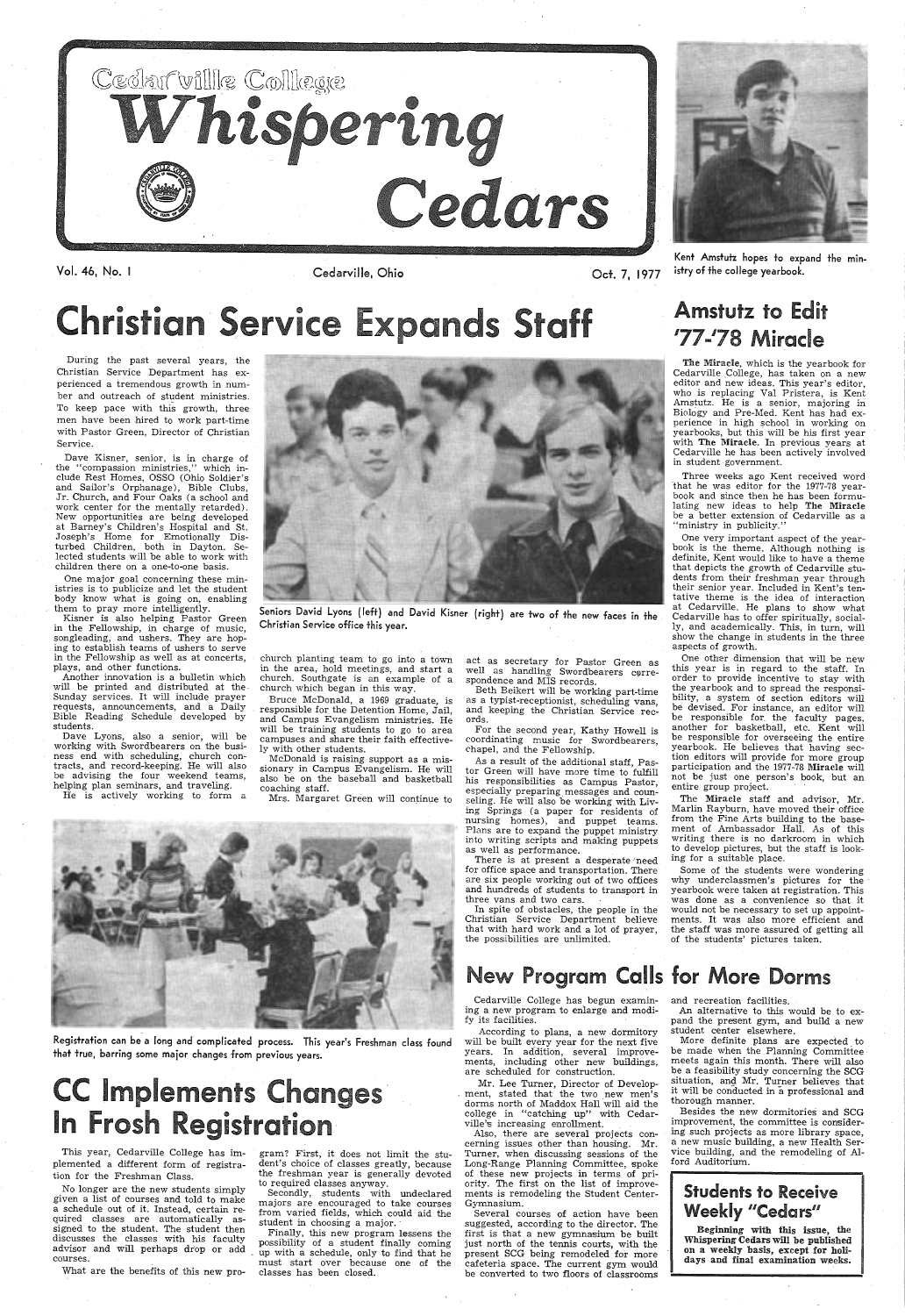### *Editorially Speaking-*

What is revival? I think that this question is quite valid, seeing as the word seems to be used quite frequently in referring to events of the past week - specifically the Fall Bible Conference.

## A Comment on Revival

All of us would like to see revival break out on our campus. Many were challenged last week to be revived. Yet revival can never be ours until we understand that it is more than emotion. It is more than walking an aisle. It is more than a one-time decision. It is total commitment of our entire selves to living lives that are holy, blameless, and in complete conformity with the Word of God. Such a commitment is not man-empowered, it is God-empowered. If we will realize these things, and determine to do them, we may well see a real revival - one that will have the lasting effects of all true revivals.  $-M$ 

Spiritual revival in an individual or a group must begin with a change of patterns of living. This involves applying the standards of godliness to our lives, repenting and forsaking sinful patterns of thought and action, and determining by the grace and power of God to live holy lives. This involves the intellect, the will, and the emotions. All three play vital roles in our · Jiving lives controlled by the Spirit.

As individuals respond to the Spirit of God in the above manner, their entire existence is affected. This is revival.

## Wash Day Blues

Last Sunday morning I found it particularly hard to pull myself out of bed for Sunday School. This was due largely to the fact that I had been up through the wee hours of the morning drying my laundry.

<sup>I</sup>will admit that I am a "night person" and that most of my study and critical thinking is done nocturnally; however, the question still remains -Why should Cedarville students *have* to stay up until a ridiculous hour doing their laundry?

The issue boils down to the obvious shortage of washers and dryers on this campus. For the nearly 150 women of Faith Hall there are four washers and four dryers, some of which are occasionally inoperable. Williams Hall is served by only two washers and dryers. Maddox women are forced to rely on machines which may loosely be termed "dryers." But perhaps the saddest commentary of all is that of seven men's residences which must share the meager and partially incapacitated facilities of Marshall and Carr.

### "Name-the-Paper" Contest

We are looking for a new name to replace the rather "nonjournalistic" and hard-to-figure-out title of Whispering Cedars. Those wishing to make suggestions should send their entry to Box 759.



Maybe it's simply a matter of scheduling the time that the laundry facilities are being used. Still, action needs to be taken soon lest next washday you observe a remnant of Cedarville 'students dotting the banks of Cedar Lake, beating their fine washables against the rocks in a sudsing fury.

..•

## Alpha Chi Banquet Tomorrow Night

The evening will be climaxed music and entertainment provided by members of the student body.

Tomorrow night, Alpha Chi, the college's largest men's organization, will kick off its annual banquet a few weeks early this year.

Because of increased enrollment, and limited campus facilities, the Alpha Chi officers and its advisor have scheduled an affair that the organization expects will revolutionize Cedarville's banquet scene.

## Gospel Soloist Lyman Proves Both Informative, Entertaining

#### Review by Steve Myers

In breaking with formal tradition of the past this year's banquet heralds <sup>a</sup> Harvest Festival theme and calls for informal but warm autumn attire.

-SZ

# 'Our Town' Auditions Resume on Monday

Auditions for Cedarville College's fall· production of Thornton Wilder's classic "Our Town" will continue on Monday evening at 7 o'clock in Alford Auditorium.

The school's new drama coach, Mrs. Rebecca Baker, encourages all students who are majoring in the field of communication arts and have experience in drama to attend the auditions. However, she does not hesitate to add that the tryouts are open to all students regardless of major or amount of previous experience.

Mrs. Baker explained that the auditions, which were also held last night, are expected to last until 8:30, and that students need not bring anything but themselves.

"The parts are not difficult," the new coach continued. "The challenge of the play is in the sensitivity of the characters and the ability to work with ideas."

The play's cast, which consists of ten male characters and six females, covers a variety of roles, ranging from major leads to bit parts.

Basically, Mrs. Baker is searching for actors who can give a thought-provoking performance. She describes them as "moldable and flexible ... someone who will let me pull their ability out of them."

"Our Town" is Grovers Corners, New Hampshire, and the play was first performed in 1933. Nevertheless, Mrs. Baker believes that in this piece Wilder is able<br>to "take a human life, generalize it, and at the same time draw upon the audi-, ence's imagination to fill in the details, so that 'Our Town' becomes Your Town."

### YELLOW SPRINGS **NEWS**

The college family will gather under the 4-H camp pavilion in Clifton and commence the festivity at 5 :30 in the evening with an old-fashioned picnic buffet dinner of roast beef, corn on the cob, and homemade bread.



Ed Lyman, accompanied by Eric Wyse, performs one of the varied musical selections in Saturday's concert.

### The Whispering Cedars Staff

| Editor  Craig Miller           |  |
|--------------------------------|--|
| Copy Editor  Suzan Zink        |  |
| Layout Editor  Claire Phillips |  |
| Business Manager  Dan Green    |  |
| Advisor  Mr. Ron Grosh         |  |

#### Contributors:

R. Young, S. Myers, l. Burchett, S. Levin, G. Decker, M. Warren, F. Greetham, R. Phillips, R. Jones, S. Churchill, J. Cottrell, R. Pope

Whispering Cedars is published bi-weekly by<br>the students of Cedarville College. The opinions<br>expressed herein are those of the writers and<br>do not necessarily reflect the attitudes or opin-<br>ions of the faculty or administra

*Page2* 

Mr. Ed Lyman, gospel soloist and composer, appeared in concert Saturday night, October 1, in the College Chapel.

Mr. Lyman is an experienced tenor, trained in light operatic style. The piano accompaniment for nearly all of the eighty-minute concert was furnished by Eric Wyse, a music student at Cedarville.

Lyman opened with a set of familiar gospel songs, including '.'He Touched Me", "Through It All", and "No. One Ever Cared Like Jesus".

The audience seemed to relax somewhat as Mr. Lyman presented a medley of well-known Black American spirituals, including "Swing Low, Sweet Chariot", "Nobody Knows The Trouble I've Seen", and "Standing In The Need Of Prayer", which called for audience participation. The next segment was devoted to mu-

sic about the seemingly hopeless ques tions that our world cannot answer. Ly man pointed out the importance of clear messages in our gospel music. He also mentioned a great neglect of many church music ministries.

To emphasize the emptiness of the natural man and his music, Mr. Lyman sang brief portions of an opera by Pagliacci, and "Blowin' In The Wind", by folk singer Bob Dylan.

Mr. Wyse was given a brief solo spot which he used to perform a short and sweet piano arrangement of "I Am Not Worthy". His own highly expressive style added much to the number.

The final vocal numbers of the eve ning included "Take My Life And Let It Be", sung with a taped background. Mr. Lyman closed with ''The Hiding Place'',<br>the theme of Corrie Ten Boom's famous story.

MRS; REBECCA BAKER

### **I CHAPLAIN'S CORNER I**

### By Rich Young

Philippians 2:1-5 If there be therefore any consolation in Christ, if any comfort of love, if any fellowship of the Spirit, if any bowels and mercies, fulfil ye my joy, that ye be likeminded, having the same love, being of one accord, of one mind. Let nothing be done through strife or vainglory; but in lowliness of mind let each esteem others better than themselves. Look not every man on his own things, but every man also on the things of others. Let this mind be in you, which was also in Christ Jesus.

Many legends have grown up around the mathematician and mystic, Pythagoras. He founded a school at Crotona, which was the beginning of the secret brotherhood called Pythagoreans.

Pythagoras died around 497 B.C. in Metapontum; however the cult which he had started continued on for at least another hundred years. Now this cult was particularly strange because it acted contrary to typical human behavior. Everything that was discovered was attributed by the brotherhood to Pythago ras! Now isn't that interesting? Needless to say my mind turned immediately to Philippians 2:1-5, which I have reproduced here.

I think that we as Christians can learn <sup>a</sup>great deal from Pythagoras and his followers. How many times do we exalt Christ and others first? It is my wish to suggest to you as a fellow Christian that we need to realize that it is God that has directed us here and that we need to live according to Scripture lest our sojourn and work be in vain (I Cor. 9 :27).

## for *top quality newspaper printing*

Awards for

### excellence in typography

*National Newspaper Association Contests:* 

1975, 1973, 1972, 1970, 1969, 1965, 1963, 1962, 1959, 1958

#### *Ohio Newspaper Association Contests:*

1975, 1973, 1972, 1970, 1969, 1968, 1967, 1966, 1965, 1964, 1963, 1962, 1961, 1959, 1958, 1956, 1955, 1954, 1953

*Whispering Cedars*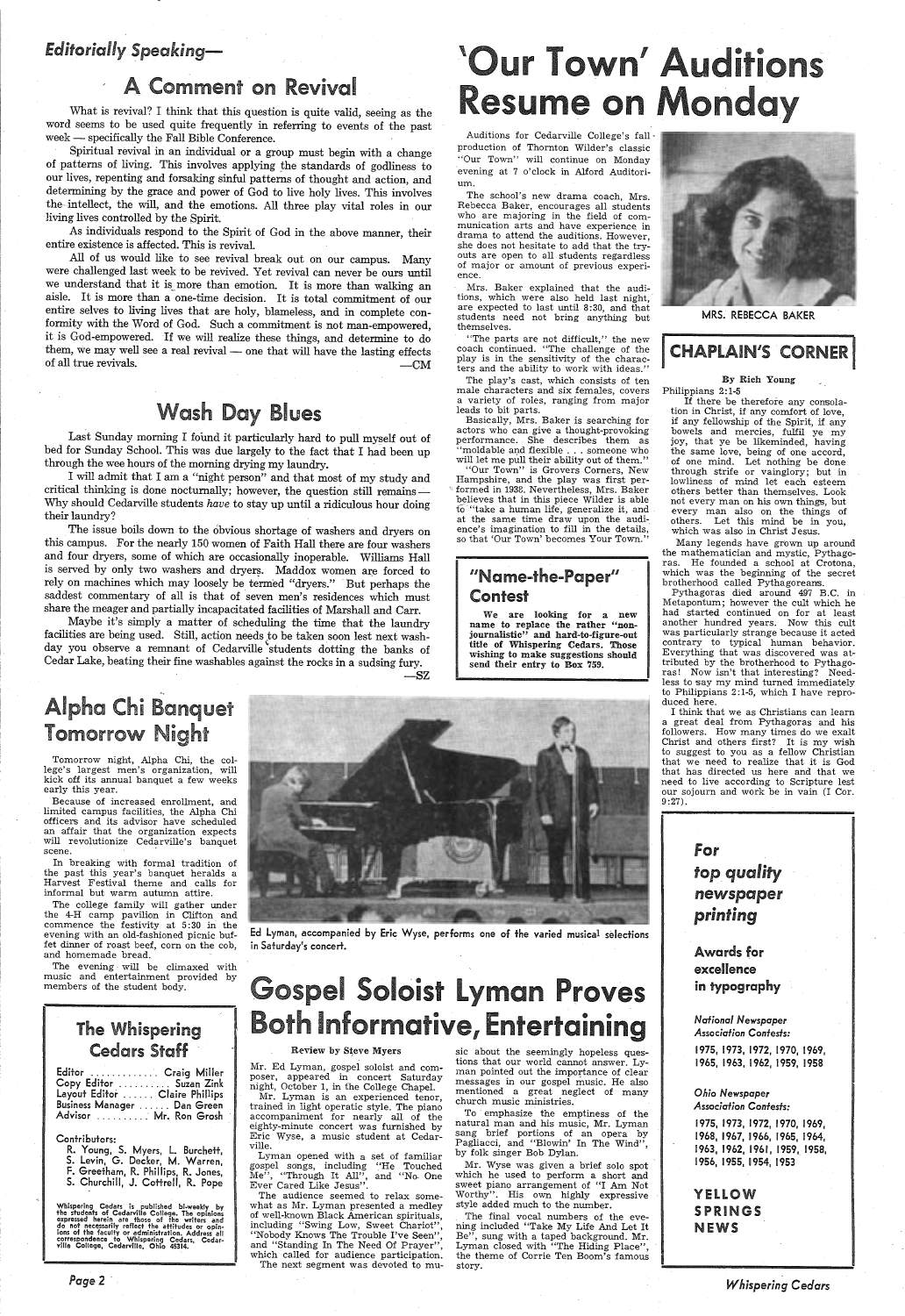

Students examine the selection of books provided by the SEP sale.

## **Student Body Project Sale Attracts Many Students**

Many came one by one, others in pairs, Karen Seymour, Cindy Jacobs, and Deband some piled on top of each other as the multitude of old, used books streamed into the SCG lounge on Tuesday, Sept. 27, for the quarterly SEP book sale.

bie Toro.

Six new professors have come to Cedarville this fall to fill openings on the faculty. These new professors and their departments are Charles Pagnard and Karl Stahl in Music; Mrs. Beverly Monroe and Mrs. Helen Hall in Education; and Mr. and Mrs. James Baker in the Speech Department.

Cedar Cliff for the past ten years, and has also taught at New Milford, New Jersey, and Palatha, Florida: She was graduated from Shelton College in Ring wood, New· Jersey, and received her Master's from Wright State University. She is presently working on her Doctorate from the University of Florida. She is a member of Delta Kappa Gamma



Mr. Pagnard is taking the position of Assistant Professor of Music in the instrumental division. He is a graduate of Bowling Green State University with <sup>a</sup> major in music, and completed his graduate work at Eastman School of Music, where he majored in Performance and Literature. Mr. Pagnard has taught at Bellefontaine High School in Bellefontaine, Ohio, and at Parkins High School in Sandusky, Ohio. In addition, he is associated with the American Federation of Musicians. He and his wife, Elaine, have two children: Charles Gregory, who is eight years old, and Christian Martin, who is three.

## **Stratford Festival Provides Students** With Exposure to Superior Drama

Mr. Grosh further stated that serious professionals from such places as Britain, Wales, Australia, and the United States consider it an honor to be selected to perform for the Stratford audiences.

Also joining the Music Department is Mr. Karl Stahl. Mr. Stahl takes the position of Assistant Professor of Music, and will deal particularly with the organ. Mr. Stahl majored in Organ, Piano, and Voice Pennsylvania. He completed his Master's · Degree in Organ and Choral Conducting at Teachers College of Columbia Uni-versity, in New York, New York. MR. JAMES BAKER

Controlling the traffic of books ranging from science to English was Scott Browne, the newly elected Commanderin Chief of the project. His staff of sophomores, juniors, and seniors consisted of Ray Anne Moore, Mike Rae, Tina Wagner, Brad McCory, Randy Campbell,

**AUTO** 49 Xenia Ave. CEDARVILLE a-a MON-SAT

The reading lounge doors were opened to students interested in acquiring books at low, discount rates on Wednesday and Thursday, Sept. 28 and 29. Of course, several had to be willing to overlook some ripped and marked pages, dented covers and ink-blotted texts. After hundreds of people browsed through the assortment of books, the sale ended on Thursday at five, accumulating approximately \$200.

## rofessors Fill **Faculty Openings**

<sup>A</sup>change of pace was in store Friday evening when the Cedarvillites watched a turn-of-the-century comedy entitled<br>''The Guardsman.''

Saturday morning found the .Cedarville\_ group dispersed throughout the Stratford area — from the small art museum to the downtown shopping area,  $to$  Shakespeare Land  $-$  each individual exploring <sup>a</sup>new place in his or her own way.

A heavier atmosphere pervaded the Festival Theatre on Saturday afternoon as the audience sat in awe during the incredible performance of the tragedy, "Richard III." That evening, Cedarville's group gathered for their final play of the trip --- another of Shakespeare's comedies, ''As You Like It.''

### By Tina Wagner

Thirty Cedarville students, two alumni, and three faculty members launched into this academic year in an unusual way when they crowded into three college vans and traveled to Stratford, Ontario two weeks ago for the annual Shakespeare Festival.

> Home cooked meals

English instructor Ronald ("McDonald") Grosh coordinated the trip, marking his fifth year taking students to this festival. Why does he keep going? "For those who enjoy the art of drama, chances are that you'll never see drama performed any better than you see it at Stratford."

Society, and was named an Outstanding Elementary Teacher of America in 1974. The Monroes have two children: Linda, who is attending Cedarville College, and Debbie, who is enrolled at Cedarville High School.

Mr. and Mrs. James Baker come to Cedarville after traveling a year with "The Proclaimers," a gospel music ensemble. Both are graduates of Bob Jones University. While at Bob Jones; Mrs. Rebecca Baker received both her Bachelor of Arts and Master of Arts in Interpretative Speech. She has a great deal of experience in several dramatic groups, one of them being the Classic<br>Department. Most recently he was Chair- Players Shakespearean Group of Bob<br>man of the Department of Music at Glen Jones University. As Cedarville's new

The excursion began Thursday evening, September 22, when the vans made their way north to Taylor, Michigan, where the group lodged for the night. Friday morning a few of CC's Michigan students joined the ranks, but three of the other girls were inadvertantly left behind at the motel. Customs officials, who had received a call from the motel, informed Mr. Grosh of the situation when he arrived at the Canadian border. After the stranded girls had hailed a taxi and drove the remaining distance into Stratford, arriving precisely in time for the afternoon performance of "Much Ado

Mr. Baker received his Bachelor of has a wife, Mary, and three children: Arts from Bob Jones in Radio-Television, Debbie, who is twenty; Karl, who is sev-<br>enteen; and David, who is thirteen. in Journalism. He has done extensive enteen; and David, who is thirteen. in Journalism. He has done extensive

About Nothing."

|                       |                            | $\mathscr{R}$ MIAMI DEPOSIT $\mathscr{G}$ un | Phone |  |
|-----------------------|----------------------------|----------------------------------------------|-------|--|
| MEMBER<br>$F$ D. 1 C. | Yellow Springs, Ohio 45387 | $-513/767-7212$                              |       |  |
|                       | Cedarville, Ohio 45314     | $-513/766-2311$                              |       |  |
|                       | Beaver Valley              |                                              |       |  |
|                       | Beavercreek Twp.           | 513/429-3420                                 |       |  |

Following that comedy the audience received some unique schooling. Two gentlemen, who had performed in comical character parts in the play, rushed back onto the stage during the standing ovation and offered to answer questions. Their responses to queries revealed information pertaining to the theatre, Shakespeare's style, actors' techniques, and stage directions. For example, listeners seemed impressed when they learned that Shakespeare rarely, if ever,

*Whispering Cedars* 

included stage directions in the writing of his plays and all the actions and gestures in the Stratford productions are added by the directors and actors.

Three of the four plays viewed were comedies; but, according to Mr. Grosh, there was plenty of comedy off-stage as well. One of his favorite moments occurred when, in the usual rush to distribute tickets to his students before the play began, he looked up and found himself handing a ticket to a complete stranger. "You're not with our group, are you?" he inquired politely. "Oh no," said the girl with the outstretched hand. "I just thought you were handing them out for free!"

 Many of the plays for this season were completely sold out in April. The plays for 1978 have been chosen and personnel are being invited. Mr. Grosh urges all those who plan on making the trip next year to inquire at the opening of winter quarter.

*THE* 

7-2 Mon.

*7-8* ·Tue-Sat

He has taught at Bob Jones University, where he was chairman of both the Organ Department and the Sacred Music



MR. KARL STAHL

Cove Bible College. He is a member of drama coach, Mrs. Baker's first productie American Guild of Organists and tion here will be the fall performance of served as Dean of the Greenville, South Thornton Wilder's "Our Town. Carolina, chapter for one year. Mr. Stahl has a wife, Mary, and three children:

Mrs. Beverly Monroe, wife of Dr. Al work in radio, and will be working main-<br>Monroe, joins the Education Department. ly in the broadcasting area of the Speech<br>She has taught elementary school at Department.<br> $\mathcal{R}$  is the

Mrs. Helen Hall, wife of Rev. Hugh Hall, also joins the Education Department. Mrs. Hall received her Bachelor of Arts degree from Goshen College of Goshen, Indiana, and her Master of Arts from Wright State University. Mrs. Hall was affiliated with Baptist Mid-Missions for seventeen years, working in Brazilian churches and teaching in missionary children schools. She is a member of both the National Education Association and the Ohio Education Association.



*Page3*